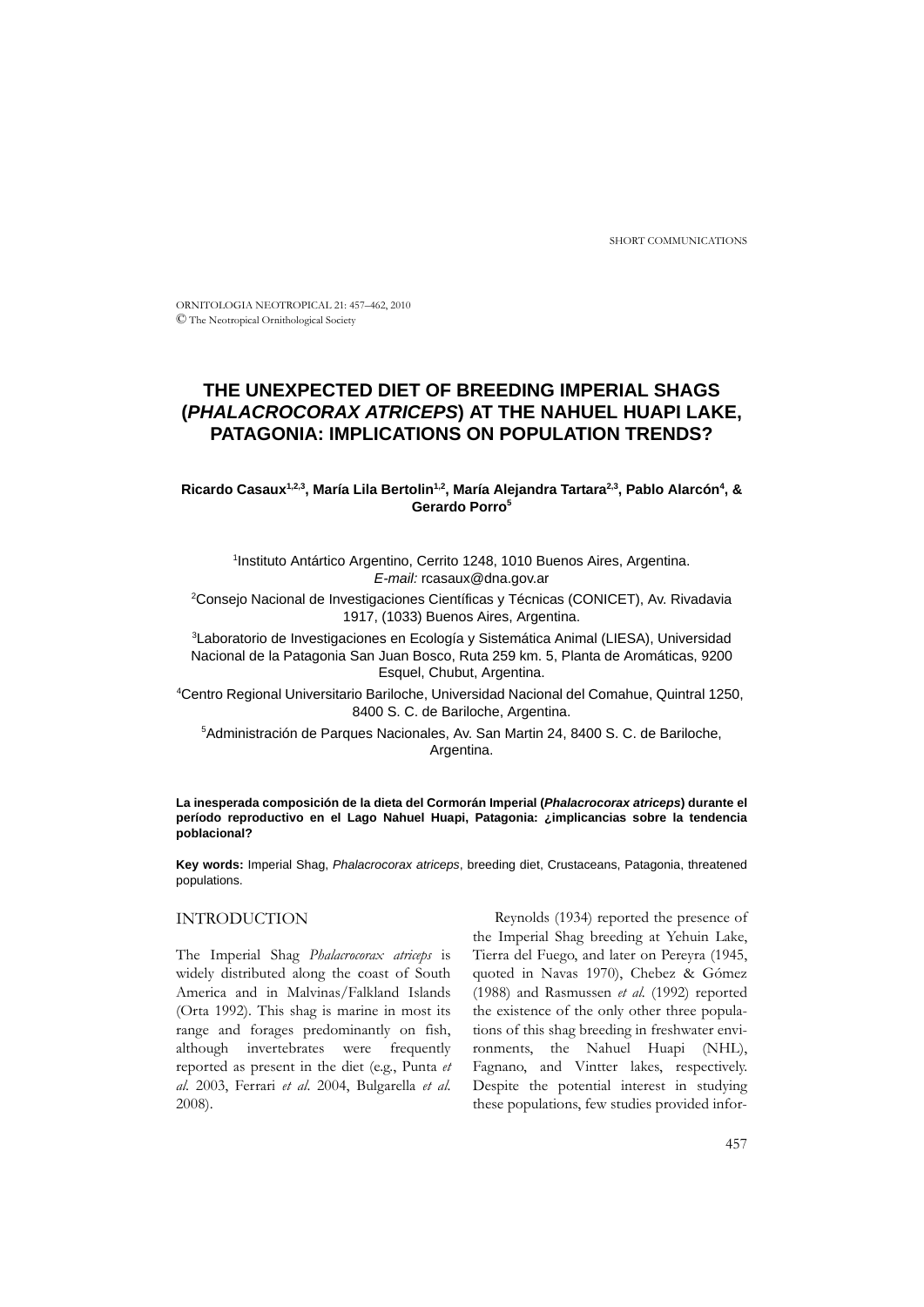# CASAUX *ET AL.*

mation on the biology of this shag species. Although not globally threatened, the Imperial Shag at NHL is locally endangered and between the summers of 1990 (Rasmussen *et al*. 1993) and 2005 (Pastore *et al*. 2005) the total number of individuals decreased in 68%.

Thus, the aim of this study is provide the first information on the diet of the Imperial Shag breeding at NHL to improve the knowledge of the foraging behavior of this species as well as to explore the linkage between diet composition and the reported declining trend of this population.

# MATERIAL AND METHODS

A total of 59 pellets of the Imperial Shag were collected around active nests during 21 November (24 pellets, incubating–early rearing) and 26 December (17 pellets, mid rearing) 2007 and 17 January 2008 (18 pellets, late rearing–fledging) at the colony in Punta Sur (eight nests, 41º01.253'S–71º30.312'W), NHL, Nahuel Huapi National Park, Patagonia, Argentina (Fig. 1). The pellets were collected in separated polythene bags and processed according to the methodology described in Casaux *et al*. (1995). Otoliths evidenced the presence of fish in the diet and the number, size, and mass of the specimens ingested were estimated following the procedure and applying the equations in Casaux *et al*. (2009).

Chelas, gastroliths, and exoskeleton remains evidenced the presence of the decapods Freshwater Crayfish *Samastacus spinifrons* and *Aegla* sp. in the diet. To estimate the number of individuals ingested chelas were separated into right and left, the most abundant being considered as the number of individuals per sample, whereas for such purpose the total number of gastroliths present in the sample (only in the Freshwater Crayfish) was divided by two. The higher of these two esti-

mations was considered as the number of specimens per sample. The total length and mass of the Freshwater Crayfish and *Aegla* sp. individuals were estimated from chela and gastrolith lengths using the equations in Alarcón (2010). Twenty nine percent of the Freshwater Crayfish sampled by Alarcón (2010) were molting and did not bear gastroliths. Thus, considering the fraction of fieldcaught individuals bearing gastroliths we compensated the estimation of the number and mass of individuals of this species represented in the samples.

# RESULTS

The Freshwater Crayfish was largely the most frequent and numerous prey, followed by *Aegla* sp. (Table 1). That crustacean also predominated by mass throughout the study period whereas the Rainbow Trout *Oncorhynchus mykiss* and the Brown Trout *Salmo trutta* followed in importance. Although fish were the second prey in importance by mass, they were scarcely represented in the samples (mainly during incubating-early rearing) and only exotic species were identified.

# DISCUSSION

Fish are the main, and sometimes the only, component of the diet of shags (Orta 1992). Despite this strong feeding pattern, some studies carried out in the southern hemisphere indicated that non-fish preys may be an important component in the diet of nonbreeding "blue-eyed shags" (Espitalier-Noel *et al*. 1988, Green *et al*. 1990). Similarly, the analysis of three stomach contents collected at Puerto Mercedes, NHL (15 km far from our study site), indicated that fish were absent from the diet of the non-breeding Imperial Shag, being the Freshwater Crayfish and *Aegla* sp. the only prey represented in the samples (Rasmussen *et al*. 1993). Although fish were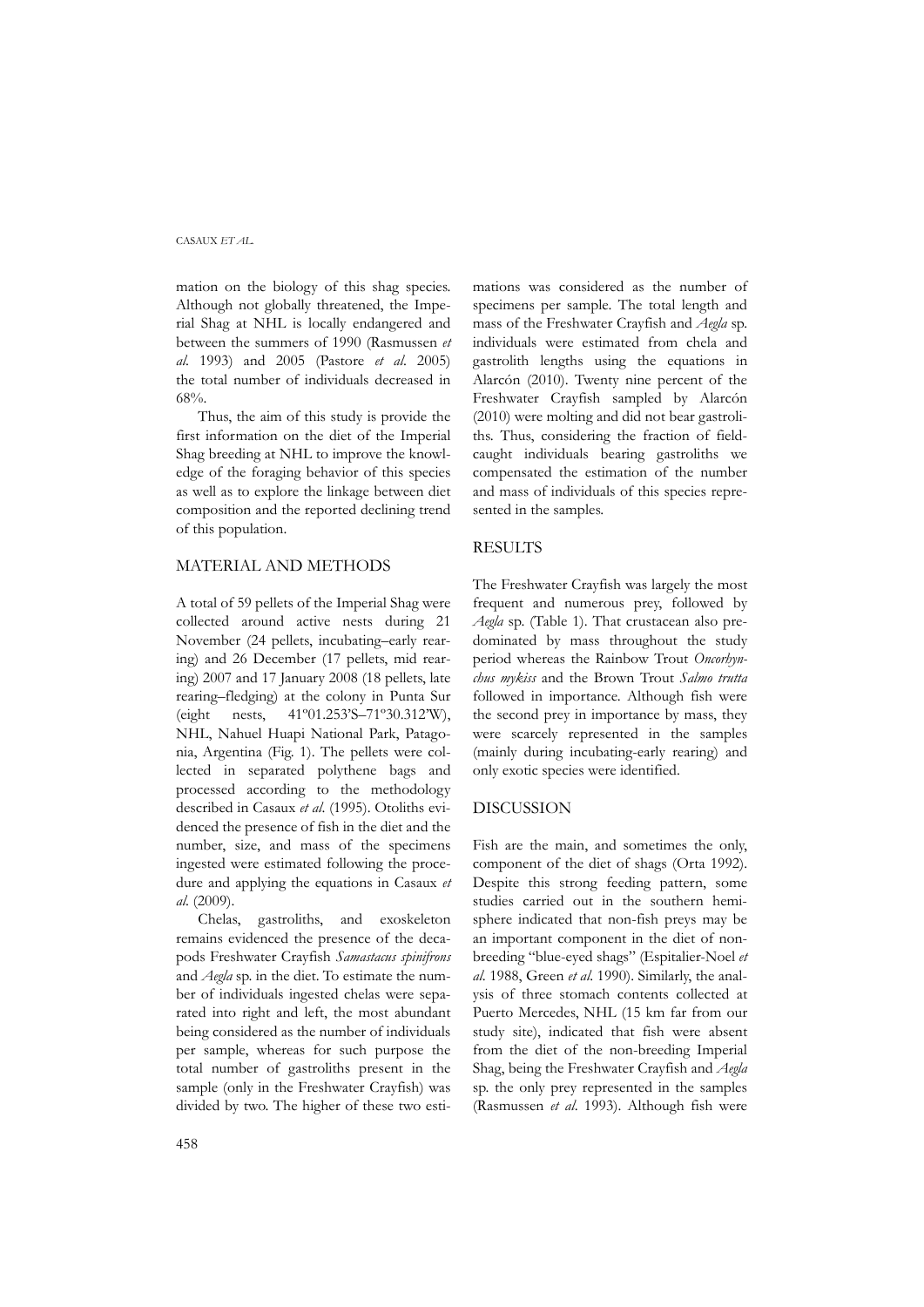SHORT COMMUNICATIONS



FIG. 1. Map showing the location of the colony of the Imperial Shag under study at the Nahuel Huapi Lake, Northwest Patagonia, Argentina.

presented in our samples, our results are in line with those provided by Rasmussen *et al*. (1993) and this is the first study indicating that breeding shags forage almost exclusively on invertebrates.

The Imperial Shag at NHL is locally endangered and between the summers of 1990 (331 individuals, Rasmussen *et al*. 1993) and 2005 (106, Pastore *et al*. 2005) the total number of individuals decreased in a 68%. There is no previous information on the breeding output of these shags at NHL, but at the beginning of the 2007/08 breeding season only eight and two chicks were observed in the colonies at Punta Sur (this study) and Fray Menéndez Island (D. Mujica pers. com.), respectively, and only three of them (all from Punta Sur) survived. During the 2008/09 breeding season only seven pairs attempted to breed at Punta Sur but no chicks were emancipated. Two reasons were enunciated to

explain the current critical situation of the Imperial Shag at this locality: (1) increasing predation pressure and (2) decreasing food availability (Navas 1970, Frixione 2008). No attempts of predation on eggs or chicks were reported but potential predators were observed in (the Crested Caracara *Polyborus plancus*, Rasmussen *et al*. 1993, and the Kelp Gull *Larus dominicanus*, Frixione 2008) or close (the American Mink *Mustela vison*, C. Chehebar pers. com.) the colonies. In our visits to Punta Sur, four of the five chicks death there (3–30 days old, mean age 10.8 days) were close to the nests without evidence of predation. If occurring, predation is not the only factor determining the decrease in the population of the Imperial Shag at NHL. The ages of the chicks found death, whose energy requirements were low, evidence a severe problem in chick food provisioning and support the alternative (2).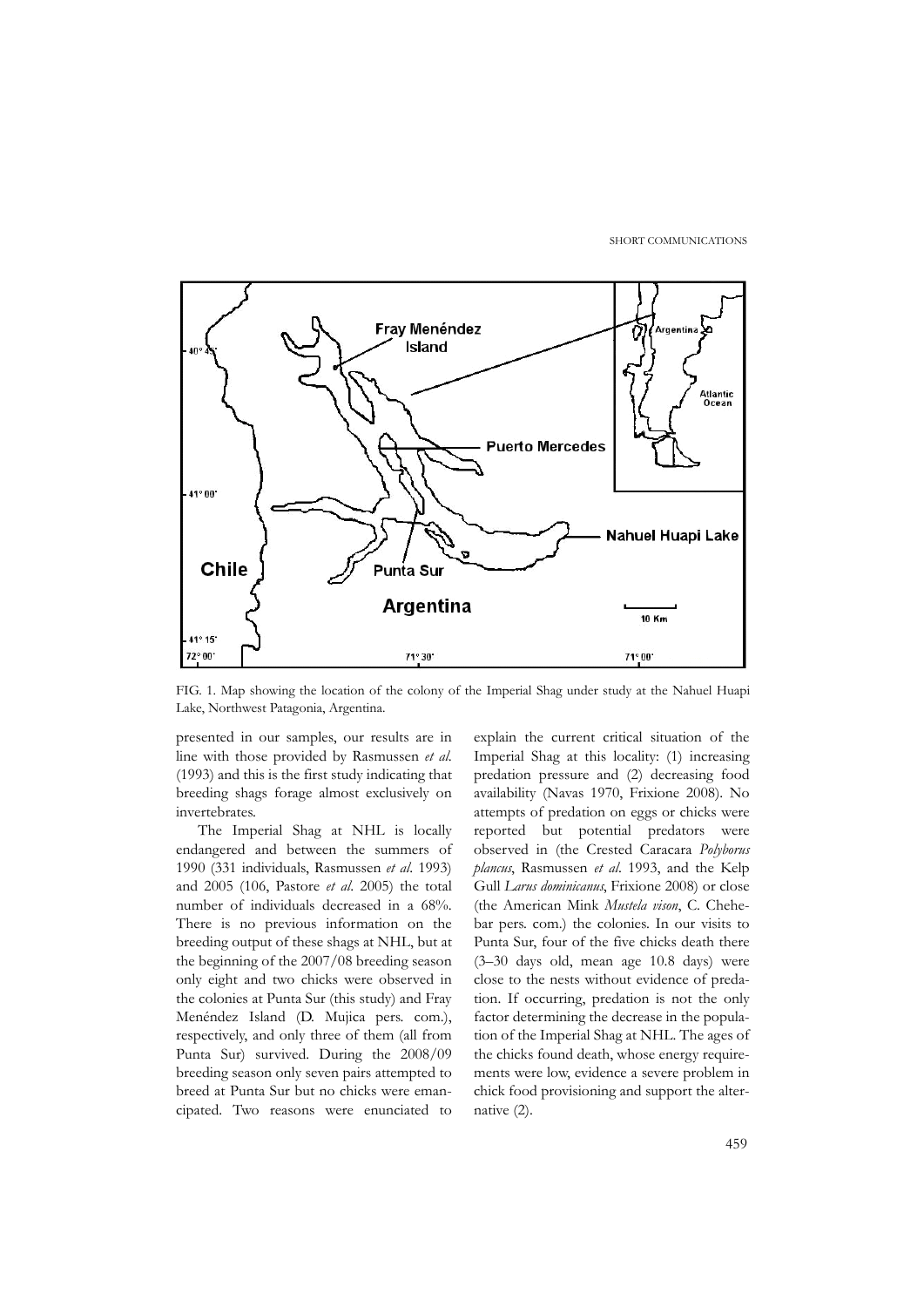#### CASAUX *ET AL.*

TABLE 1. Diet of the Imperial Shag breeding at Victoria Island, northwest Patagonia, as reflected by the analysis of 59 pellets collected on 21 November 2007 (Day 1), 26 December 2007 (Day 2), and 17 January 2008 (Day 3) (number of pellets analyzed in parentheses). Percentage frequencies of occurrence  $(F\%)$ , importance by number (N%) and mass (M%), and mean total length (TL in cm  $\pm$  SD) and length range of prey represented in the samples.

| Date    | Decapods       |                         |                          | Coleopterans Gastropods |     |                | Fish           |            |
|---------|----------------|-------------------------|--------------------------|-------------------------|-----|----------------|----------------|------------|
|         |                | S. spinifrons Aegla sp. |                          |                         |     | O. mykiss      | S. trutta      | Unidentif. |
| Day 1   | $F\%$          | 100                     |                          | 4.2                     | 4.2 | 8.3            | 4.2            | 8.3        |
| (24)    | $N\%$          | 98.1                    |                          | 0.1                     | 0.1 | 0.8            | 0.3            | 0.6        |
|         | $M\%$          | 81.9                    |                          |                         |     | 17.1           | 1.0            |            |
|         | $TL \pm SD$    | $6.4 \pm 1.4$           |                          |                         |     | $24.2 \pm 2.9$ | $12.1 \pm 0.1$ |            |
|         | Range          | $1.9 - 10.8$            | $\overline{\phantom{a}}$ |                         |     | $19.2 - 26.7$  | $12.0 - 12.2$  |            |
| Day 2   | $F\%$          | 100                     | 11.7                     |                         |     |                |                |            |
| (17)    | $N\%$          | 99.4                    | 0.6                      |                         |     |                |                |            |
|         | $M\%$          | 99.9                    | 0.1                      |                         |     |                |                |            |
|         | $TL \pm SD$    | $6.9 \pm 1.6$           | $3.3 \pm 0.3$            |                         |     |                |                |            |
|         | Range          | $2.1 - 12.5$            | $3.1 - 3.9$              | ۰                       |     |                |                |            |
| Day 3   | $F\%$          | 100                     | 16.7                     |                         |     |                |                | 5.6        |
| (18)    | $N\%$          | 99.2                    | 0.6                      |                         |     |                |                | 0.2        |
|         | $\mathrm{M}\%$ | 99.9                    | 0.1                      |                         |     |                |                |            |
|         | $TL \pm SD$    | $6.9 \pm 1.4$           | $3.2 \pm 0.3$            |                         |     |                |                |            |
|         | Range          | $3.0 - 12.6$            | $3.0 - 3.6$              | $\overline{a}$          |     |                |                |            |
| Overall | $F\%$          | 100                     | 8.5                      | 1.7                     | 1.7 | 3.4            | 1.7            | 5.1        |
| (59)    | $N\%$          | 99.0                    | 0.4                      | 0.1                     | 0.1 | 0.2            | 0.1            | 0.1        |
|         | $M\%$          | 93.7                    | 0.1                      |                         |     | 5.9            | 0.3            |            |
|         | $TL \pm SD$    | $6.7 \pm 1.5$           | $3.3 \pm 3.0$            |                         |     | $24.2 \pm 2.9$ | $12.1 \pm 0.1$ |            |
|         | Range          | $2.1 - 12.6$            | $3.0 - 3.9$              |                         |     | $19.2 - 26.7$  | $12.0 - 12.2$  |            |

The breeding Imperial Shag at NHL preyed almost exclusively on Freshwater Crayfish. The marked piscivory reported for phalacrocoraciids (Orta 1992) let us speculate that shags forage on crustaceans due to the low availability (in quantity, distance, or depth) of fish. It is believed that the salmonids introduced in Patagonia since the early 1900's negatively affected native fish, altering the abundance, structure and distribution of their populations (Pascual *et al*. 2002). This is also the case of the NHL where the fish community is currently dominated by salmonids (Vigliano *et al*. 2005). Although salmonids are present and abundant, the Imperial Shag at the Vintter Lake, Patagonia, foraged exclusively on the demersal native fish Inanga

*Galaxias maculatus* (Rasmussen *et al*. 1992). Despite of the local high abundance of exotic species (Baigún 2001), at two localities of Patagonia the Neotropic Cormorant *Phalacrocorax olivaceus* foraged predominantly on native fish (Casaux *et al*. 2008, 2009). In the 1960s, native fish and crustaceans were the main prey of shags at NHL and salmonids were scarcely represented in the diet (A. Anziano, quoted in Navas 1970). This suggests that, as observed in other localities and species in west Patagonia (see above), the Imperial Shag at NHL positively selects native fish when present and abundant. Under such scenario, an increasing alteration in the abundance or distribution of native fish might results in decreasing fish consumption.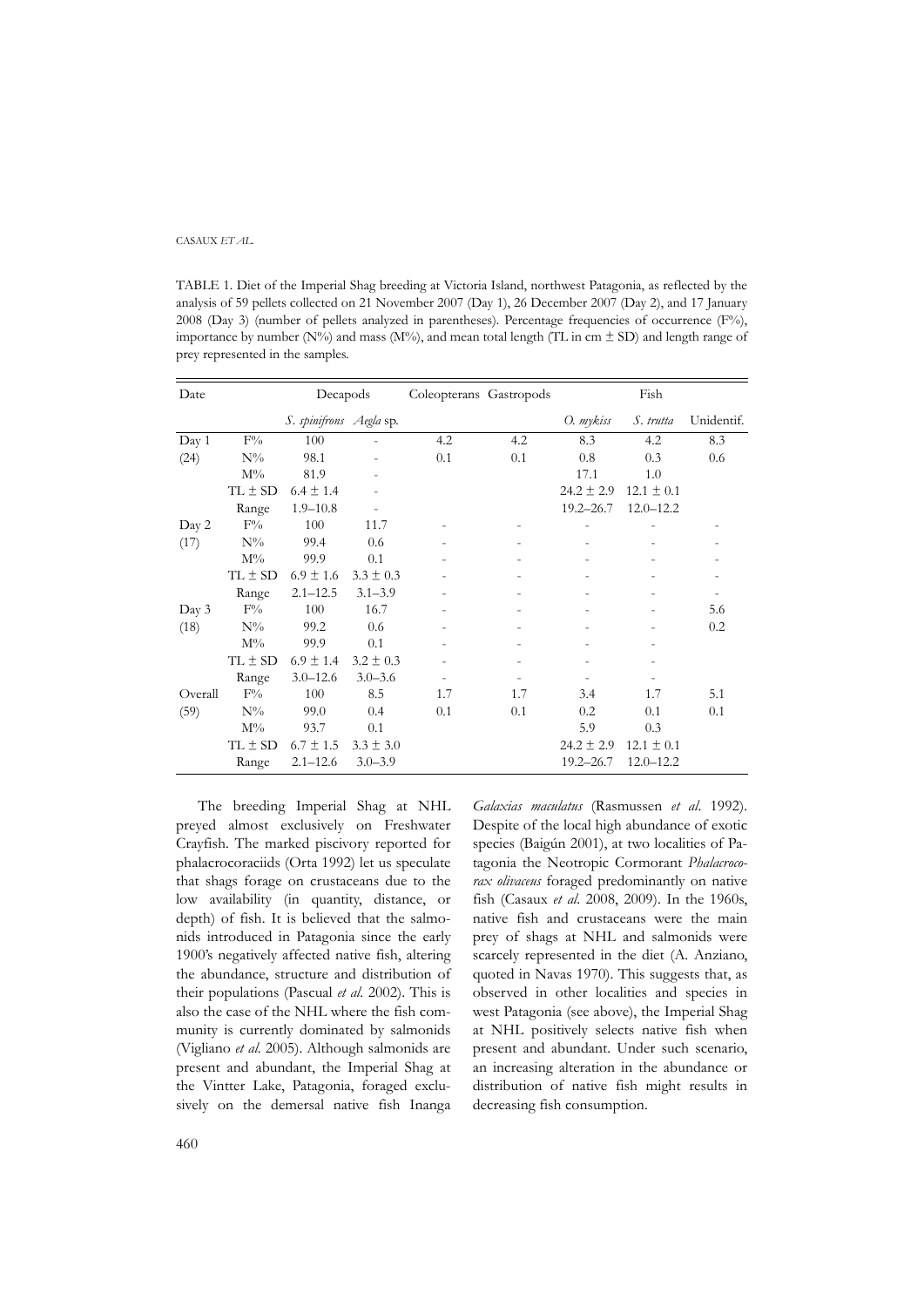#### SHORT COMMUNICATIONS

To cover their own energy requirements (according to estimations by Casaux *et al*. (1995) for a close related species like the Antarctic Shag *Phalacrocorax bransfieldensis*, 2800  $K<sub>i</sub>$ \*day<sup>-1</sup>), foraging on specimens of sizes similar to the represented in the samples each shag have to consume daily four fish (considering a mean energy content of 5.4  $Kj*g^{-1}$ , Ciancio *et al*. 2007, and an assimilation efficiency of 75%, Wiens 1984). Assuming an assimilation efficiency similar to the reported for fish and an energy density of 3.9  $\text{Kj}^*\text{g}^{-1}$ (Ciancio *et al*. 2007), shags foraging on Freshwater Crayfish of sizes similar to the sampling data have to consume daily 143 specimens. Compared to fish, the Freshwater Crayfish might be a more predictable prey with a lower escape capacity. However, considering the number of individuals to be caught, it is due to expect that if shags have to forage on this cryptic prey due to a reduced targeted fish availability they must invest more time in foraging activities (not only in those related to prey location and ingestion but also in the digestive process) which negatively affect the overall time and energy budget. Although speculative, the arguments above let us assume that low targeted fish availability at NHL might affect the rate of energy intake and, consequently, chick food provisioning, both factors negatively affecting the Imperial Shag's population trend.

# ACKNOWLEDGMENTS

We thank the personnel of the Nahuel Huapi National Park for the permission to collect the samples and for logistic support. This is the contribution to the Laboratorio de Investigaciones en Ecología y Sistemática Animal (LIESA) N° 70.

# **REFERENCES**

Alarcón, P. 2010. Dieta y tamaños de presas consu-

midos por el biguá (*Phalacrocorax olivaceus*) en ambientes dulceacuícolas del Parque Nacional Nahuel Huapi. Tesis de licenciatura, Univ. Nac. del Comahue, Río Negro, Argentina.

- Baigún, C. 2001. Ecología pesquera de lagos y embalses patagónicos (Argentina). Tesis doctoral, Univ. de Buenos Aires, Buenos Aires, Argentina.
- Bulgarella, M., L. Cella Pizarro, F. Quintana, A. Sapoznikow, A. Gosztonyi, & L. Kuba. 2008. Diet of Imperial Cormorants (*Phalacrocorax atriceps*) and Rock Shags (*P. magellanicus*) breeding sympatrically in Patagonia, Argentina. Ornitol. Neotrop. 19: 553–563.
- Casaux, R., M. Favero, E. Barrera-Oro, & P. Silva. 1995. Feeding trial on an imperial cormorant *Phalacrocorax atriceps*: preliminary results on fish intake and otolith digestion. Mar. Ornithol. 23: 101–106.
- Casaux, R., & E. Barrera-Oro. 2006. Shags in Antarctica: their feeding behaviour and ecological role in the marine food web. Antarct. Sci. 18: 3– 14.
- Casaux, R., A. Ramón, I. Contreras, & D. Szulkin. 2008. Composición de la dieta del Biguá *Phalacrocorax olivaceus* en el Oeste de Chubut. P. 108 *in* Libro de resúmenes de las I jornadas de ciencias naturales de la Patagonia: biodiversidad y conservación. Esquel, Argentina.
- Casaux, R., C. Di Prinzio, M. Bertolin, & A. Tartara. 2009. Diet of the Neotropic Cormorant *Phalacrocorax olivaceus* at West Chubut, Patagonia, Argentina. Waterbirds 32: 444–449.
- Chebez, J., & D. Gómez. 1988. Notas zoogeográficas sobre las aves de Tierra del Fuego. Hornero 13: 75–78.
- Ciancio, J., M. Pascual, & D. Beauchamp. 2007. Energy density of Patagonian aquatic organisms and empirical predictions based on water content. Trans. Am. Fish. Soc. 136: 1415–1422.
- Espitalier-Noel, G., N. Adams, & N. Klages. 1988. Diet of the Imperial Cormorant *Phalacrocorax atriceps* at sub-Antarctic Marion Island. Emu 88: 43–46.
- Ferrari, S., B. Alegre, & P. Gandini. 2004. Dieta del Cormorán Imperial (*Phalacrocorax atriceps*) en el sur de Santa Cruz (Patagonia, Argentina). Ornitol. Neotrop. 15: 103–110.
- Frixione, M. 2008. Actualización del estado pobla-